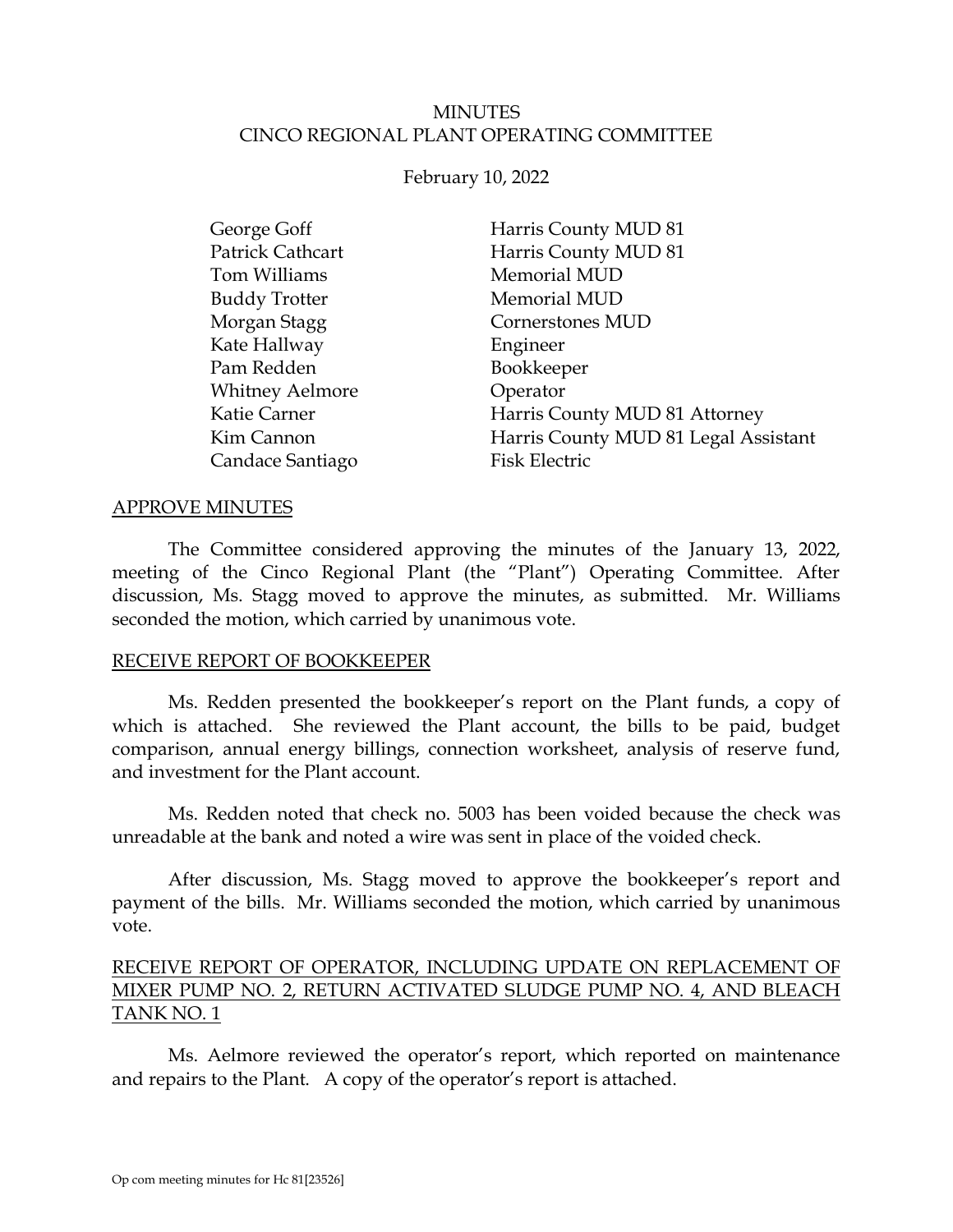Ms. Aelmore updated the Committee on the replacement of mixer pump no. 2 and stated the pump has been ordered.

Ms. Aelmore updated the Committee on the replacement of the return activated sludge pump no. 4 and stated the pump has been ordered.

Ms. Aelmore updated the Committee on the replacement of bleach tank no. 1 and stated the tank has been ordered.

After review and discussion, Ms. Stagg moved to approve the operator's report. Mr. Williams seconded the motion, which passed unanimously.

### RECEIVE REPORT OF ENGINEER

Ms. Hallaway presented the engineer's report and reported on the wastewater treatment plant flows for each participant. A copy of the engineer's report is attached.

## <span id="page-1-0"></span>PHASE 4 REHABILITATION OF MAIN INFLUENT TRUNK LINE, INCLUDING PAY ESTIMATES, CHANGE ORDERS, SUBSTANTIAL COMPLETION, AND FINAL ACCEPTANCE

Ms. Hallaway stated the contractor for the rehabilitation of the main influent trunk line is T. Gray Utility and Rehab Co. ("T. Gray"). She requested approval of Pay Estimate No. 2 in the amount of \$20,250.00, payable to T. Gray.

She then presented Change Order No. 1, with no change to the cost to the contract with T. Gray and an additional 16 contract days to the project. Discussion ensued regarding disincentive penalties allowed under the construction contract if the contractor exceeds the allotted contact time.

## CAPITAL IMPROVEMENT PLAN

Ms. Hallaway presented and reviewed an updated project list for Plant Capital Improvement Plan and a break-down of pro-rata shares for the Plant Participants for the manhole rehabilitation and the sanitary sewer rehabilitation, phases 5 and 7 projects. Discussion ensued regarding the proposed Plant Capital Improvement Plan.

### CINCO MUNICIPAL UTILITY DISTRICT NO. 1 EFFLUENT REUSE SYSTEM

Ms. Hallaway stated BGE has completed updates to the design for the reuse system. Discussion ensued regarding the reclaimed water permit and timing for advertising the project.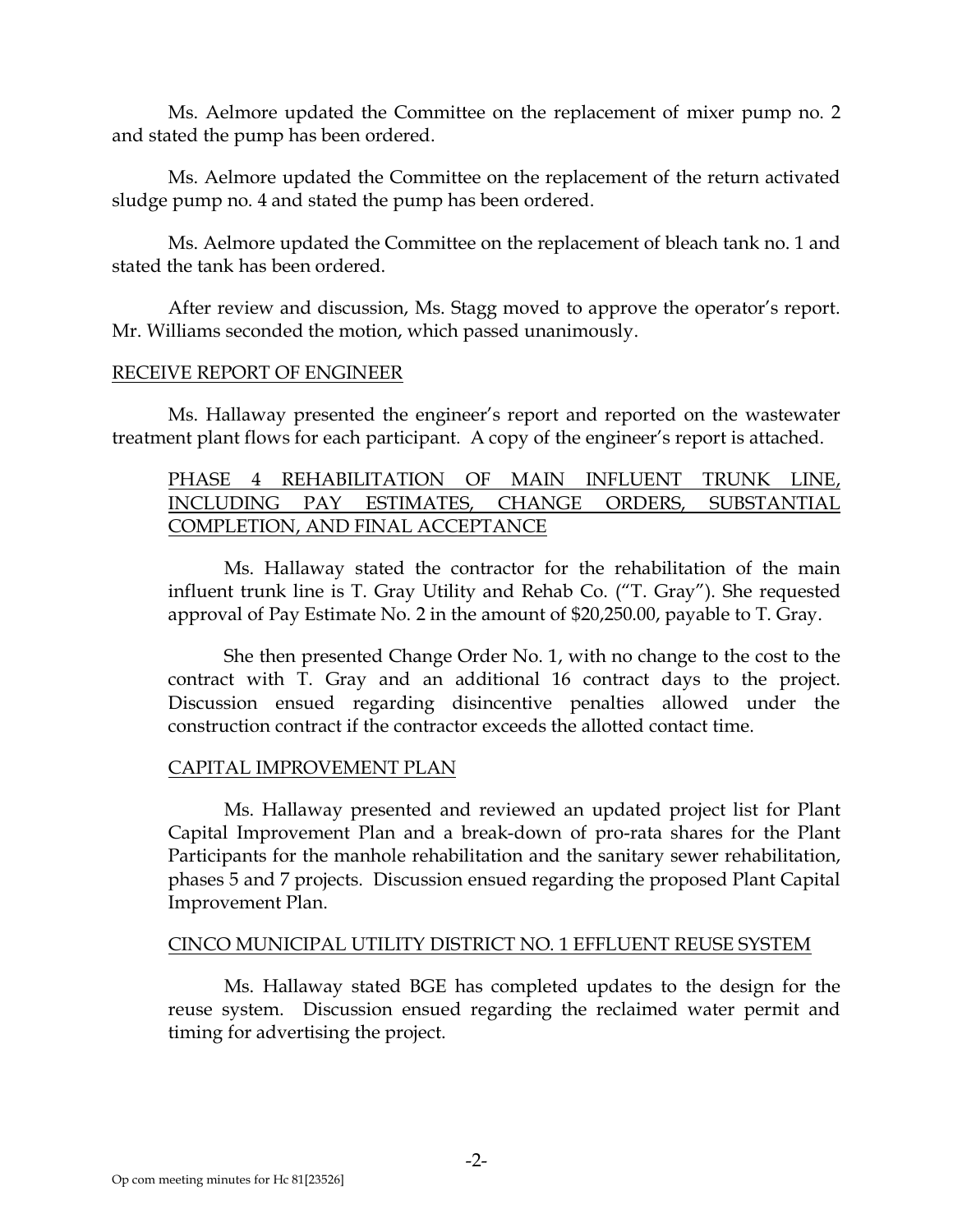### WASTEWATER DISCHARGE PERMIT RENEWAL APPLICATION

Ms. Hallaway stated BGE has submitted the application for renewal of the wastewater discharge permit to the Texas Commission on Environmental Quality. She stated the application has been declared administratively complete.

### DISCUSS FISK SECURITY CAMERA PROPOSAL

<span id="page-2-0"></span>Ms. Hallaway stated Fisk Electric is in the process of replacing the camera switches and connection for the security cameras to be viewable at the MUD 81 administration building. Ms. Santiago distributed and reviewed a proposal in the amount of \$2,470.00 for the camera equipment, including the relocation of the three suppression cables, and replacement of one security camera. Discussion ensued regarding the monitoring capabilities of the Plant security cameras at the MUD 81 administration building. A copy of the proposal is attached. The Committee discussed authorizing Fisk to purchase a monitor for onsite viewing of footage and cost of same.

Following review and discussion, Mr. Williams moved to (1) approve the engineer's report; (2) approve Pay Estimate No. 2 in the amount of \$20,250.00, as recommended; (3) approve Change Order No. 1, for no change to the cost of the contract and a 16 day extension to the contract time, based on the committees determination that the Change Order is beneficial to the Plant Participants and the engineers recommendation; (4) approve the 2022 project list and schedule inn the Capital Improvement Plan; and (5) approve the proposal from Fisk and authorize Fisk to purchase a monitor for a total amount not to exceed \$2,700.00, as discussed, and authorize access to the operator and George Goff for retrieval of security camera footage, as needed. Ms. Stagg seconded the motion, which carried by unanimous vote.

There being no further business to come before the Committee, the meeting was adjourned.